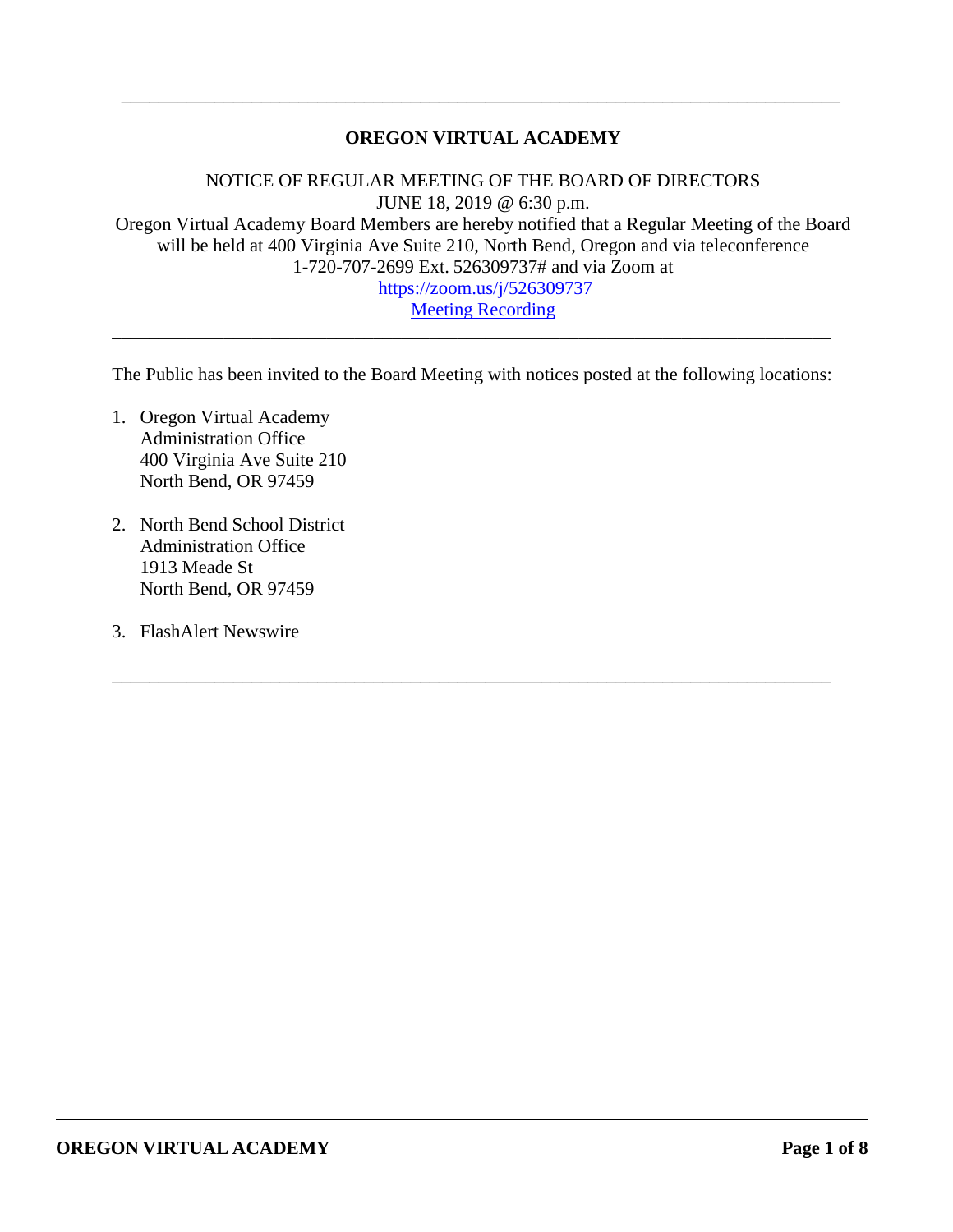### **AGENDA REGULAR MEETING AGENDA**

#### **BOARD OF DIRECTORS OREGON VIRTUAL ACADEMY**

**Tuesday, June 18th , 2019 6:30 p.m.** ORVA Office 400 Virginia Ave Suite 210 North Bend, OR 97459

#### **INSTRUCTIONS FOR PRESENTATIONS TO THE BOARD BY PARENTS AND CITIZENS**

The Oregon Virtual Academy welcomes your participation at the School's Board meetings. The purpose of a public meeting of the Board of Directors is to conduct the affairs of the School in public. We are pleased that you are in attendance and hope that you will visit these meetings often. Your participation assures us of continuing community interest in our School. To assist you in the ease of speaking/participating in our meetings, the following guidelines are provided.

- 1. Agendas are available to all audience members at the door to the meeting or by requesting the agenda from School Officials (541-751-8060).
- 2. The "Public Comment" portion is set aside for members of the audience to raise issues that are not specifically on the agenda. These presentations are limited to three (3) minutes and total time allotted to non-agenda items will not exceed fifteen (15) minutes. The Board may give direction to staff to respond to your concern or you may be offered the option of returning with a citizen-requested item.
- 3. When addressing the Board, speakers are requested to stand, to state their name and address, and to adhere to the time limits set forth.
- 4. Citizens may request that a topic related to school business be placed on a future agenda by submitting a written request at least seventy-two (72) hours in advance of any regular meeting. Once such an item is properly placed on the agenda, the Board can respond, interact, and act upon the item.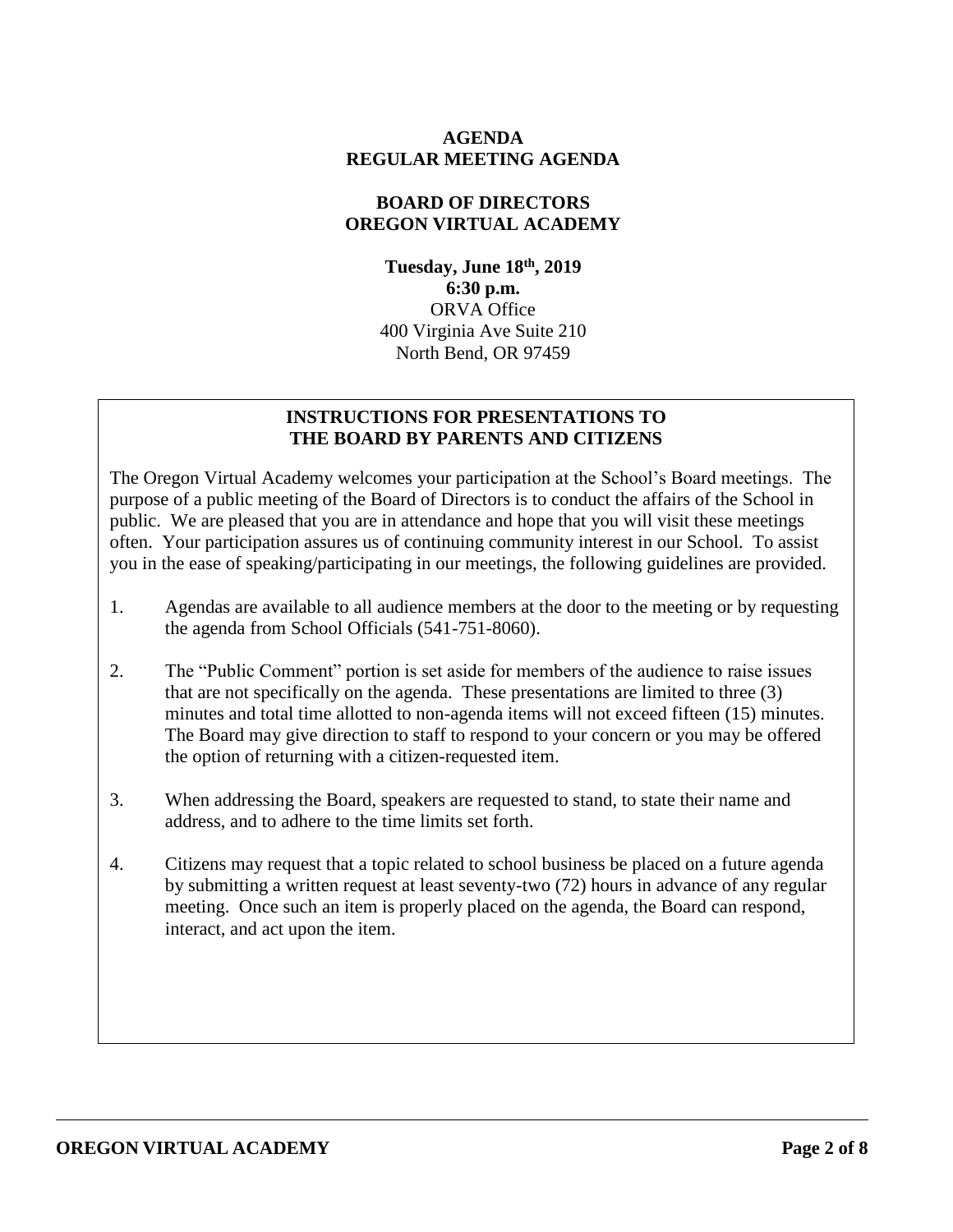## **I. PRELIMINARY**

**A.** CALL TO ORDER

Meeting was called to order by the Board Chair at 6:30 P.M.

**B.** Roll Call

| <b>Member</b>          | Title         | Term      | <b>Present</b> | <b>Absent</b> | In | Out |
|------------------------|---------------|-----------|----------------|---------------|----|-----|
| Mr. Paul Tannahill     | Member        | 2015-2018 | X              |               |    |     |
| Mr. Michael Herndon    | Treasurer     | 2015-2018 | x              |               |    |     |
| Vacant                 | Member        | 2016-2019 |                |               |    |     |
| Mr. Steven Isaacs      | Member        | 2016-2019 | x              |               |    |     |
| Mr. Brian Bray         | Chairman      | 2016-2019 | x              |               |    |     |
| Mr. Barry Jahn         | Vice Chairman | 2017-2020 | X              |               |    |     |
| Mr. Bryan Hatzenbihler | Member        | 2017-2020 | Λ              |               |    |     |

## **II. COMMUNICATIONS**

**A.** PUBLIC COMMENTS:

No individual comment shall be for more than three (3) minutes and the total time for this purpose shall not exceed fifteen (15) minutes. Board members may respond to comments however no action can be taken. The Board may give direction to staff following comment.

*Ms. Trottier addressed the board regarding her resignation letter and reasoning behind her decision to resign. See full letter here.* 

#### **B.** BOARD/STAFF DISCUSSION

- 1. School Informational Reports
	- a. School Metrics/Historical Reports: [ORVA Metrics—](file:///C:/Users/VAteacher/AppData/Local/Microsoft/Windows/Temporary%20Internet%20Files/Content.Outlook/AppData/Local/Microsoft/Windows/INetCache/:f:/g/personal/swerlein_k12_com/EmjKqwMd8clNrqlWny4rPp0BRvsCVAPioNiFUGyw39h3-w%3fe=qn6Xhg)Steve Werlein, HOS
	- b. School Leadership Report: Steve Werlein, HOS/ORVA Administration and staff.

#### *Mr. Werlein reports on current school updates. See full report [here.](https://k12inc-my.sharepoint.com/:p:/g/personal/mecaldwell_oregonva_org/EcHIR_whHFFJnTT_dSSW-IUBGBPzBMnvI1Gu5pT2xAkFnA?e=dW8GPd)*

- 2. Board of Directors Discussion:
	- a. Project Tracking Updates B. Jahn, Board Vice-Chair

#### *Mr. Jahn gives an update on the project tracking sheet. See full tracker [here.](https://docs.google.com/document/d/1uT2qnXvM58wKvtp4pBh7wYaRa91nFy_5RTEfYu7FOyQ/edit)*

#### b.Committee Updates

i) Finance Committee – M. Herndon, Board Treasurer

*Mr. Herndon reports that the committee update will take place during the financial review later in the meeting.*

| ii) The ORVA Town Hall – B. Jahn, Board Vice-Chair/S. Werlein, HOS |  |  |  |  |  |  |
|--------------------------------------------------------------------|--|--|--|--|--|--|
|--------------------------------------------------------------------|--|--|--|--|--|--|

*Nothing to report.*

- 
- iii) Professional Services Committee B. Bray, Board Chair

*Nothing to report.* 

iv) Policy Committee – M. Herndon, Board Treasurer

*Mr. Herndon shares that all policies will be voted on later in the meeting and will then go to OSBA for the final process.*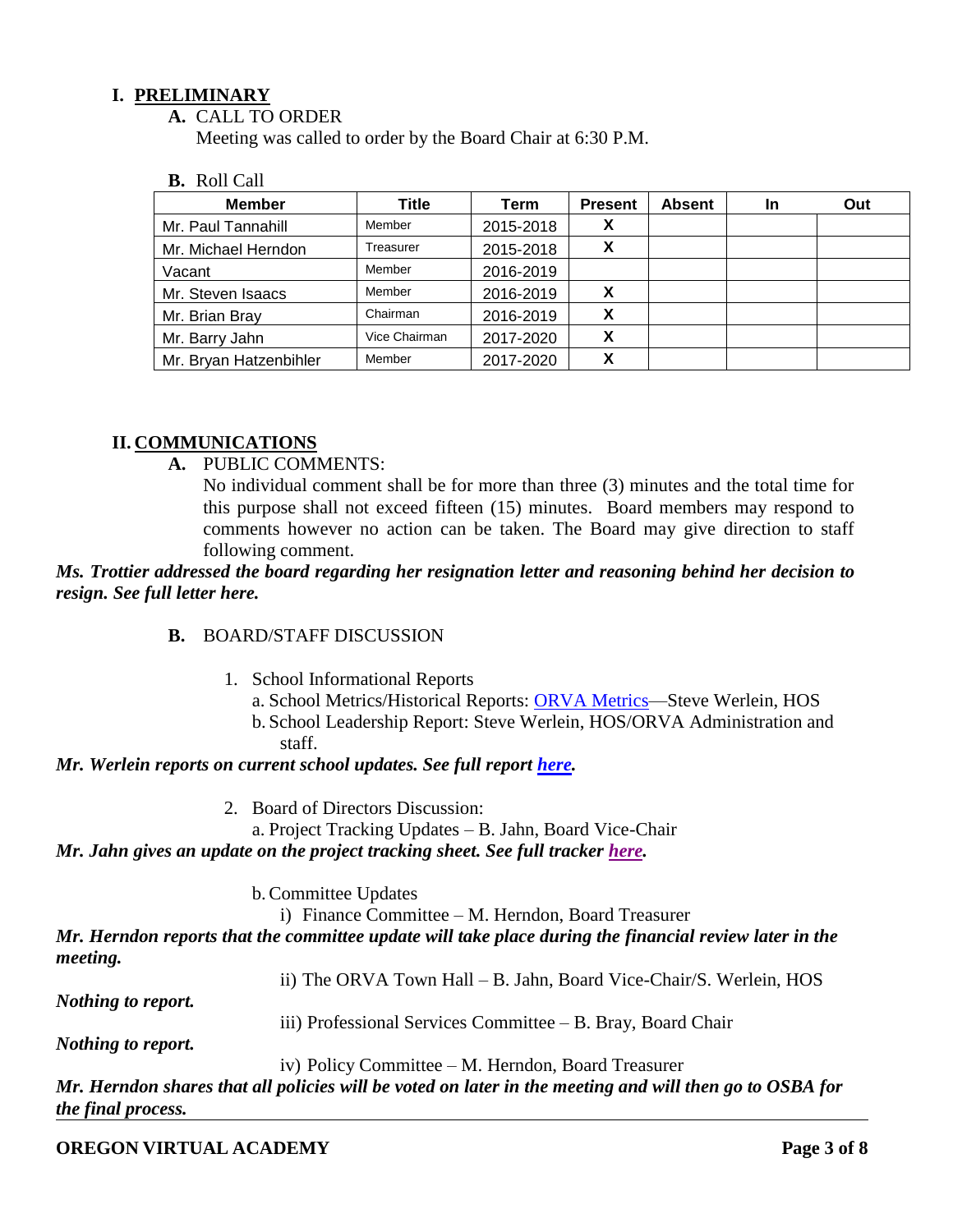3. Finance Reports:

a.Review of Financial Packet (through May 2019) - M. Herndon, Board Treasurer and C. Chun-Hoon, Finance Director (to follow)

*Mr. Chun-Hoon and Mr. Herndon give an update on the financial packet, as well as the 2019-2020 Budget. See full finance report [here.](https://k12inc-my.sharepoint.com/:p:/g/personal/mecaldwell_oregonva_org/EYJIRqki7jlGv3v5K-WrRa8B6zEIbjeLpB-Xali7zPL5yQ?e=9RvuLG) See full 2019-2020 Budget [here.](https://k12inc-my.sharepoint.com/:p:/g/personal/mecaldwell_oregonva_org/EVpYO4CrEi5LuNyabPobQs8B8y8I_HvQQwAkYoYeZ6rniw?e=CBaptu)*

b.Credit Card Charges (through May 2019) - M. Caldwell, Office Manager *See credit card charges [here.](https://k12inc-my.sharepoint.com/:b:/g/personal/mecaldwell_oregonva_org/EYFqVUaLs8BNrhM-o6bo5BEBi4Cc13NdpDtWnoGcVCLCUg?e=9aWZ8I)*

# **III. CONSENT AGENDA ITEMS**

All matters listed under the consent agenda are considered by the Board to be routine and will be approved/enacted by the Board in one motion in the form listed below. Unless specifically requested by a Board member for further discussion or removed from the agenda, there will be no discussion of these items prior to the Board votes on them. The Head of School recommends approval of all consent agenda items.

## **A.** ITEMS FOR APPROVAL

- 1. Previous Meeting Minutes a. May  $21^{st}$ , 2019
- 2. Separations
	- a. Mark Benedict, Secondary Teacher
	- b. Amanda Nesbitt, Family Support Liaison
	- c. Lisa Trottier, Secondary Teacher
	- d. Lisa Lanza, Retention Specialist
	- e. Jamie Daily, School Psychologist
- 3. K12 National Club Sponsorship Renewal: J. Stiles. (Sponsorship of 7-8 Art Club and 9- 12 Art Club)

*Mr. Jahn moved to approve the consent agenda. Mr. Isaacs seconded the motion. All were in favor with none opposed. The motion carried.*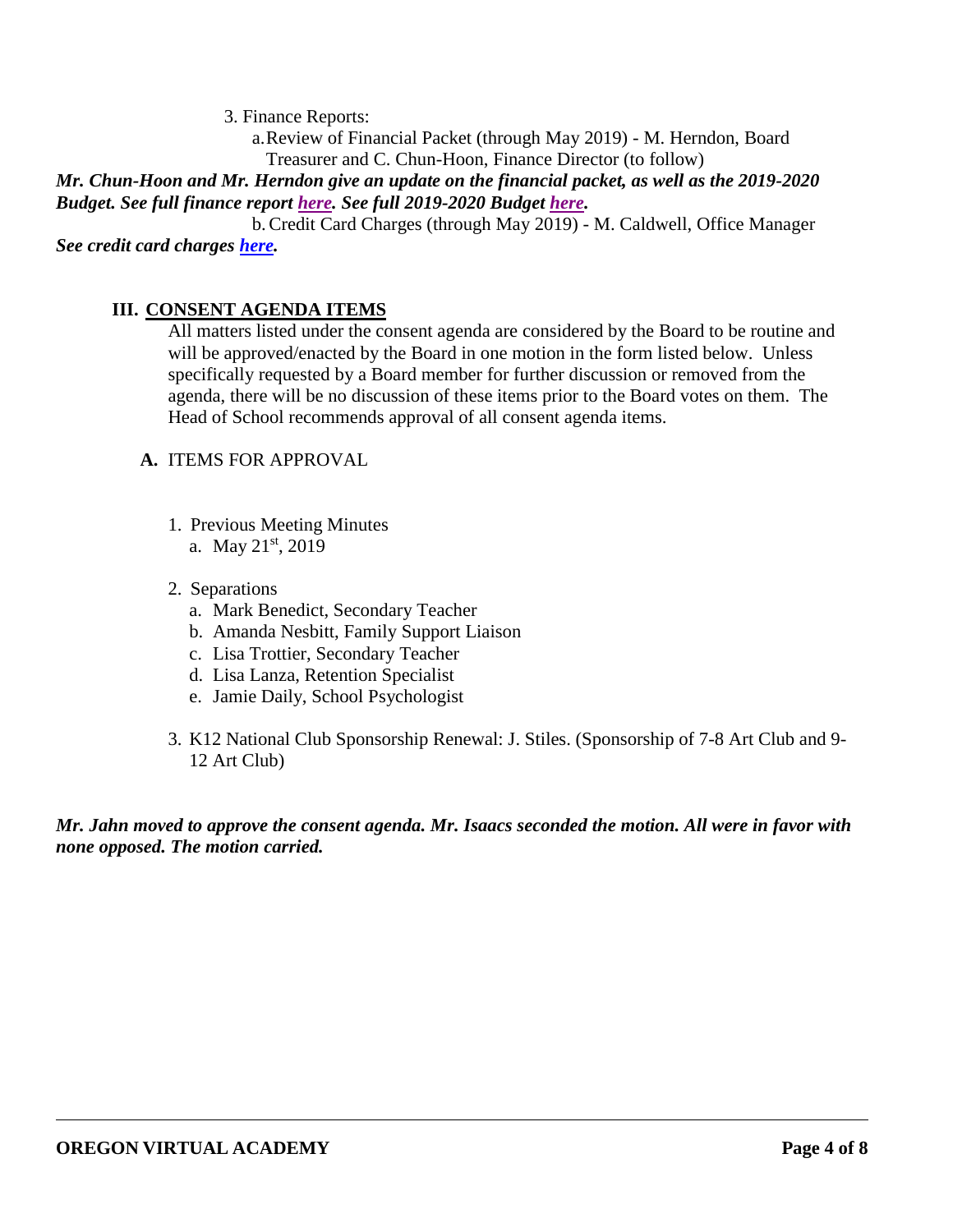# **IV. ACTION ITEMS**

**A.** IV-BDRPT-01\_6-18-19

Discussion and possible action on Executive Director Evaluation Packet

| <b>Member</b>          | <b>Motion</b>   | Aye            | <b>No</b>             | <b>Abstain</b> | <b>Absent</b> |
|------------------------|-----------------|----------------|-----------------------|----------------|---------------|
| Mr. Paul Tannahill     |                 | χ              |                       |                |               |
| Mr. Michael Herndon    |                 | Χ              |                       |                |               |
| Vacant                 |                 |                |                       |                |               |
| Mr. Steven Isaacs      |                 | χ              |                       |                |               |
| Mr. Brian Bray         |                 | χ              |                       |                |               |
| Mr. Barry Jahn         |                 | Χ              |                       |                |               |
| Mr. Bryan Hatzenbihler | 2 <sub>nd</sub> | Χ              |                       |                |               |
|                        | Carried         |                |                       |                |               |
| Motion                 | $\chi$          | Not Carried () | Vote, $(A)$ $(N)(Ab)$ | Tabled ()      |               |

*Mr. Herndon moved to approve the Executive Director Evaluation Packet. Mr. Hatzenbihler seconded the motion. All were in favor with none opposed. The motion carries.* 

**B.** IV-BDRPT-02\_6-18-19

Discussion and action on approval of SY 19-20 Staff and Student Handbooks. Items available at the following link: [19-20 Handbooks](https://k12inc-my.sharepoint.com/:f:/g/personal/swerlein_k12_com/EmKVk_yV7ftMktXuZB8v3WsBYMrmQOCN03wOBlG4aq5wxw)

| $\alpha$ Member        | <b>Motion</b>   | Aye            | <b>No</b>             | <b>Abstain</b> | <b>Absent</b> |
|------------------------|-----------------|----------------|-----------------------|----------------|---------------|
| Mr. Paul Tannahill     | 2 <sub>nd</sub> | χ              |                       |                |               |
| Mr. Michael Herndon    |                 | χ              |                       |                |               |
| Vacant                 |                 |                |                       |                |               |
| Mr. Steven Isaacs      |                 | χ              |                       |                |               |
| Mr. Brian Bray         | Χ               | χ              |                       |                |               |
| Mr. Barry Jahn         |                 | χ              |                       |                |               |
| Mr. Bryan Hatzenbihler |                 | Χ              |                       |                |               |
|                        | Carried         |                |                       |                |               |
| Motion                 | (X)             | Not Carried () | Vote, $(A)$ $(N)(Ab)$ | Tabled ()      |               |

*Mr. Werlein reports that these handbooks are annually approved and there are no substantial changes. Student handbook has language updates to current job titles. The mission and vision added document is a substation addition.* 

*Mr. Jahn moved to approve the 2019-2020 student and staff handbooks. Mr. Tannahill seconded the motion. All were in favor with none opposed. The motion carries.* 

> **C.** IV-BDRPT-03\_6-18-19 Discussion and possible action on proposed payment to K12.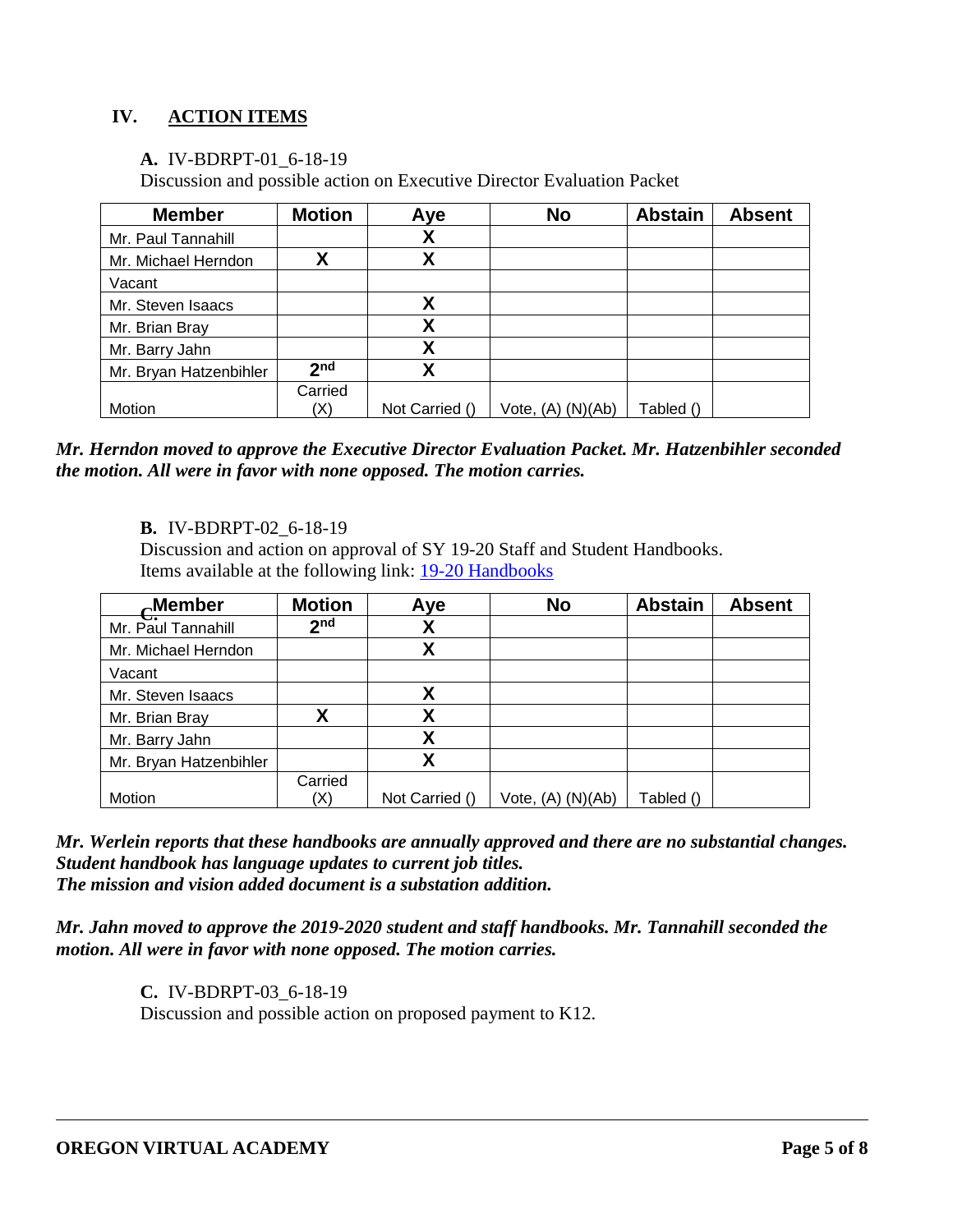| <b>Member</b>          | <b>Motion</b> | Aye        | <b>No</b>         | <b>Abstain</b> | <b>Absent</b> |
|------------------------|---------------|------------|-------------------|----------------|---------------|
| Mr. Paul Tannahill     |               | χ          |                   |                |               |
| Mr. Michael Herndon    |               | χ          |                   |                |               |
| Vacant                 |               |            |                   |                |               |
| Mr. Steven Isaacs      |               | Χ          |                   |                |               |
| Mr. Brian Bray         |               | χ          |                   |                |               |
| Mr. Barry Jahn         | v             | Χ          |                   |                |               |
| Mr. Bryan Hatzenbihler | 2nd           | χ          |                   |                |               |
|                        |               | Not        |                   |                |               |
| Motion                 | Carried (X)   | Carried () | Vote, (A) (N)(Ab) | Tabled ()      |               |

*Mr. Jahn moves to approve the proposed payment to K12. Mr. Hatzenbihler seconded the motion. All were favor with none opposed. The motion carries.*

#### **D.** IV-BDRPT-04\_6-18-19

Discussion and possible action on proposed health insurance options.

| <b>Member</b>          | <b>Motion</b> | Aye            | <b>No</b>             | <b>Abstain</b> | <b>Absent</b> |
|------------------------|---------------|----------------|-----------------------|----------------|---------------|
| Mr. Paul Tannahill     |               |                |                       |                |               |
| Mr. Michael Herndon    |               |                |                       |                |               |
| Vacant                 |               |                |                       |                |               |
| Mr. Steven Isaacs      |               |                |                       |                |               |
| Mr. Brian Bray         |               |                |                       |                |               |
| Mr. Barry Jahn         |               |                |                       |                |               |
| Mr. Bryan Hatzenbihler |               |                |                       |                |               |
| Motion                 | Carried ()    | Not Carried () | Vote, $(A)$ $(N)(Ab)$ | Tabled ()      |               |

*Mr. Herndon reports that urgency on this is not high. Board must decide if this will be implemented at the start of the new school year or wait until the typical renewal start period.* 

*Mr. Werlein shares that it would be best to give time for employees to ask questions and gain more information.* 

*Mr. Herndon moved to table the motion to the July board meeting. Mr. Bray seconded the motion. All were in favor with none opposed. The motion carries and the motion is tabled.*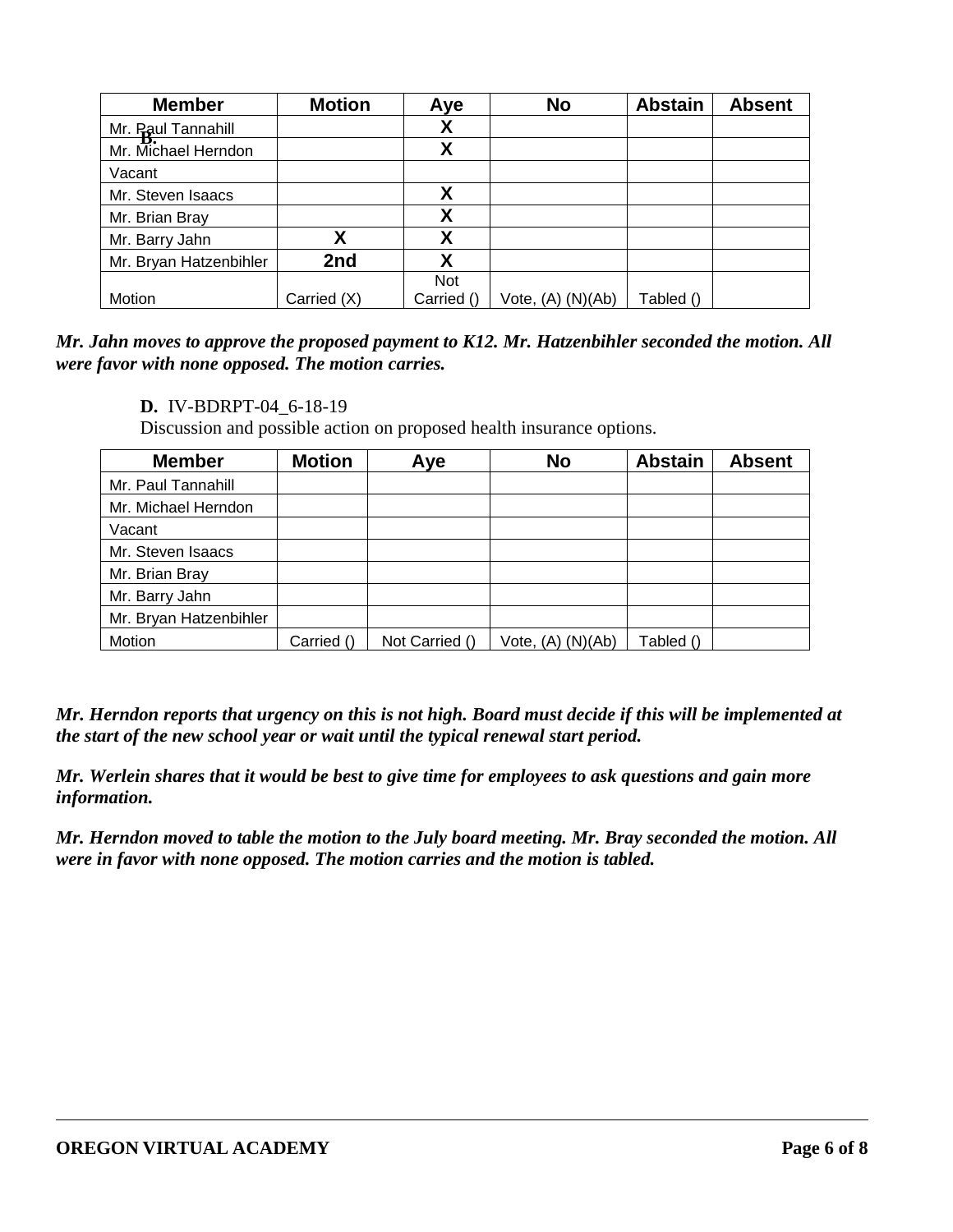**E.** IV-BDRPT-05\_6-18-19

Discussion and possible action on 2019/2020 Salary Schedule.

| <b>Member</b>          | <b>Motion</b>   | Aye            | <b>No</b>             | <b>Abstain</b> | <b>Absent</b> |
|------------------------|-----------------|----------------|-----------------------|----------------|---------------|
| Mr. Paul Tannahill     | 2 <sub>nd</sub> | χ              |                       |                |               |
| Mr. Michael Herndon    |                 | χ              |                       |                |               |
| Vacant                 |                 |                |                       |                |               |
| Mr. Steven Isaacs      |                 | Χ              |                       |                |               |
| Mr. Brian Bray         |                 | Χ              |                       |                |               |
| Mr. Barry Jahn         |                 | Χ              |                       |                |               |
| Mr. Bryan Hatzenbihler |                 | χ              |                       |                |               |
|                        | Carried         |                |                       |                |               |
| Motion                 |                 | Not Carried () | Vote, $(A)$ $(N)(Ab)$ | Tabled ()      |               |

*Mr. Herndon reports that the schedule increase is 1% to the base and each step is roughly increased by 1.5% the step is a flat rate, the higher the current wage, the lower the percentage increase will be.* 

*Mr. Jahn suggests that we are strategic with messaging and the board to have later discussion possibly at the board retreat to look into changing.* 

*Mr. Herndon moved to approve the 2019-2020 salary schedule. Mr. Tannahill seconded the motion. All were in favor with none opposed. The motion carries.* 

# **F.** IV-BDRPT-06\_6-18-19

Discussion and possible action on 2019/2020 Budget.

| <b>Member</b>          | <b>Motion</b> | Aye            | <b>No</b>             | <b>Abstain</b> | <b>Absent</b> |
|------------------------|---------------|----------------|-----------------------|----------------|---------------|
| Mr. Paul Tannahill     |               | X              |                       |                |               |
| Mr. Michael Herndon    | χ             | X              |                       |                |               |
| Vacant                 |               |                |                       |                |               |
| Mr. Steven Isaacs      |               | χ              |                       |                |               |
| Mr. Brian Bray         |               | X              |                       |                |               |
| Mr. Barry Jahn         | 2nd           | χ              |                       |                |               |
| Mr. Bryan Hatzenbihler |               | Χ              |                       |                |               |
|                        | Carried       |                |                       |                |               |
| Motion                 | (X)           | Not Carried () | Vote, $(A)$ $(N)(Ab)$ | Tabled ()      |               |

*Mr. Chun-Hoon and gave an overview of the 2019-2020 Budget. See full presentation [here.](https://k12inc-my.sharepoint.com/:p:/g/personal/mecaldwell_oregonva_org/EVpYO4CrEi5LuNyabPobQs8B8y8I_HvQQwAkYoYeZ6rniw?e=eCZAOa)*

*Mr. Herndon moves to approve the 2019-2020 budget as presented. Mr. Jahn seconded the motion. All were in favor with none opposed.*